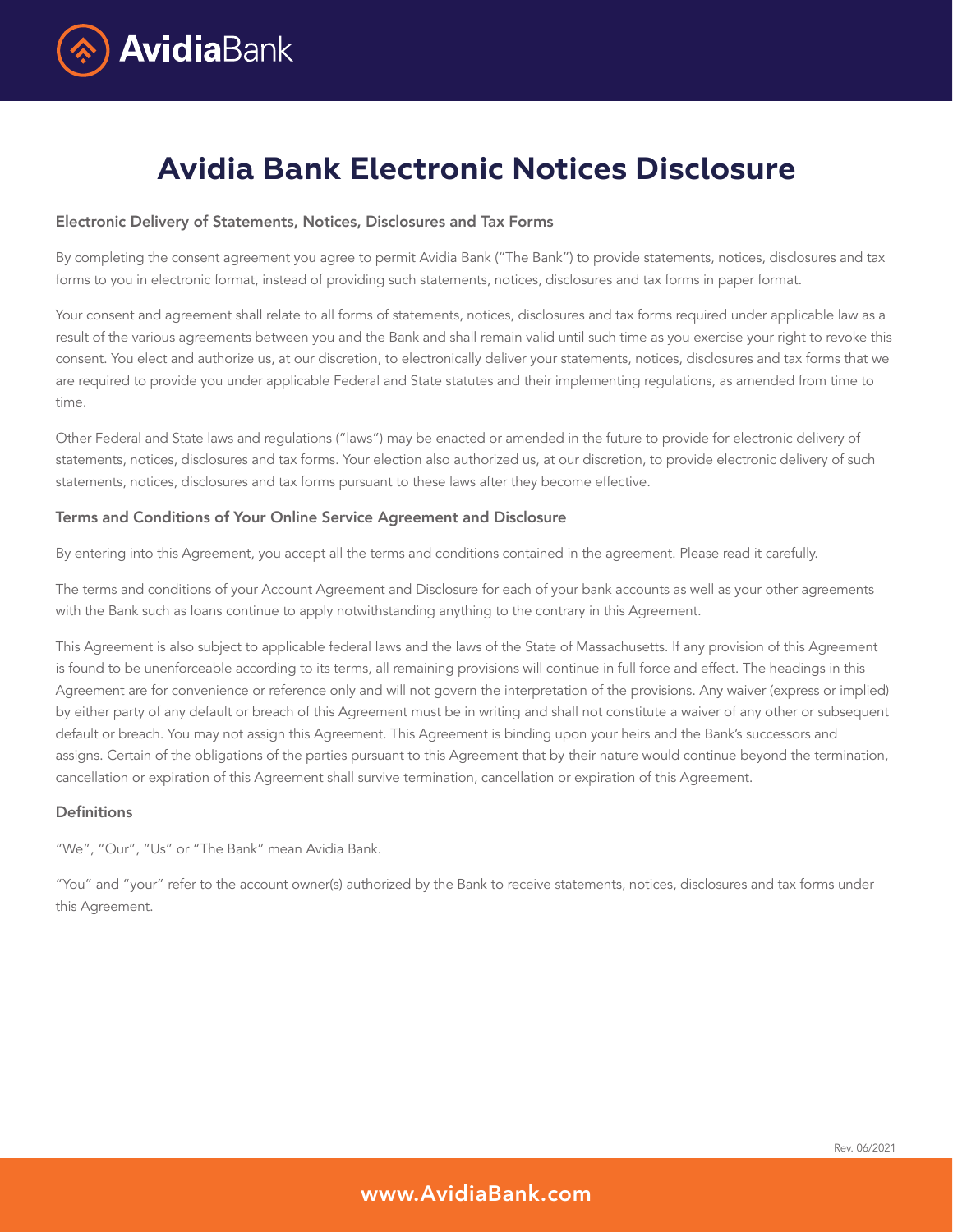

"Account" or "accounts" means your accounts at the Bank.

"Business days" means any calendar day other than Saturday, Sunday, or any holidays recognized by the Bank.

# Consent to Electronic Delivery of Disclosures, Notices and Tax Forms

You have the right to receive statements, notices, disclosures and tax forms, printed and mailed to your mailing address of record. By entering into this Agreement, you understand that the Bank will cease providing you with printed statements, notices, disclosures and tax forms in the mail, and that all future statements, notices, disclosures and tax forms will be maintained on a website that you may access to obtain, review, print and otherwise copy/download. You agree to keep your e-mail address current and to update any change to your e-mail address immediately online. For your protection and for security purposes, we will not accept any change of e-mail address notices via e-mail.

You understand that if you decide in the future that you would like to receive printed statements, notices, disclosures and tax forms in the mail instead of receiving statements, notices, disclosures and tax forms electronically, you agree to notify the Bank via telephone, or via U.S. Mail, Our telephone number and postal mail address are listed below in the section entitled "Communications between the Bank and You."

#### **Security**

You understand the importance of your role in preventing misuse of your accounts and you agree to promptly examine your statements, notices, disclosures and tax forms for each of your Avidia Bank accounts as soon as you receive/access it. You agree to protect the confidentiality of your account and account number, and your user ID and password. You understand that your user ID and password by itself or together with information related to your account, may allow unauthorized access to your account. Data transferred via statements, notices, disclosures and tax forms is not encrypted. You acknowledge that the Internet is inherently insecure and that all data transfers, including electronic mail, occur openly on the Internet and potentially can be monitored and read by others. We cannot and do not warrant that all data transfers utilizing the Internet, or e-mail transmitted to and from us, will not be monitored or read by others.

Password Security. For security reasons, we will require the use of an individualized user ID and password to gain access to your Avidia Bank statements. If you are prevented access due to incorrect password, please contact your administrator.

Your logon password is confidential information that should be known only by you. Avidia Bank will not, for any reason, ask for your user ID or password. If anyone contacts you and requests this information, contact us immediately. You are responsible for keeping your user ID and password confidential.

#### Statements, Notices, Disclosures and Tax Forms

By enrolling to receive statements, notices, disclosures and tax forms, you will not receive a separate printed and mailed statement, notices, disclosures and tax forms.

You must promptly access/review your statements, notices, disclosures and tax forms and any accompanying items and notify us in writing within the applicable time period specified in your Account Agreement and Disclosure of any error, unauthorized signature, lack of signature, alteration or other irregularity. If you allow someone else to access/review your statements, notices, disclosures and tax forms, you are still fully responsible to access/review the statements, notices, disclosures and tax forms for any errors, unauthorized signatures, lack of signatures, alterations, or other irregularities. Any applicable time periods within which you must notify us of any errors on your account statement(s) shall begin on the e-statement Date regardless of when you receive and/or open the statements, notices, disclosures and tax forms.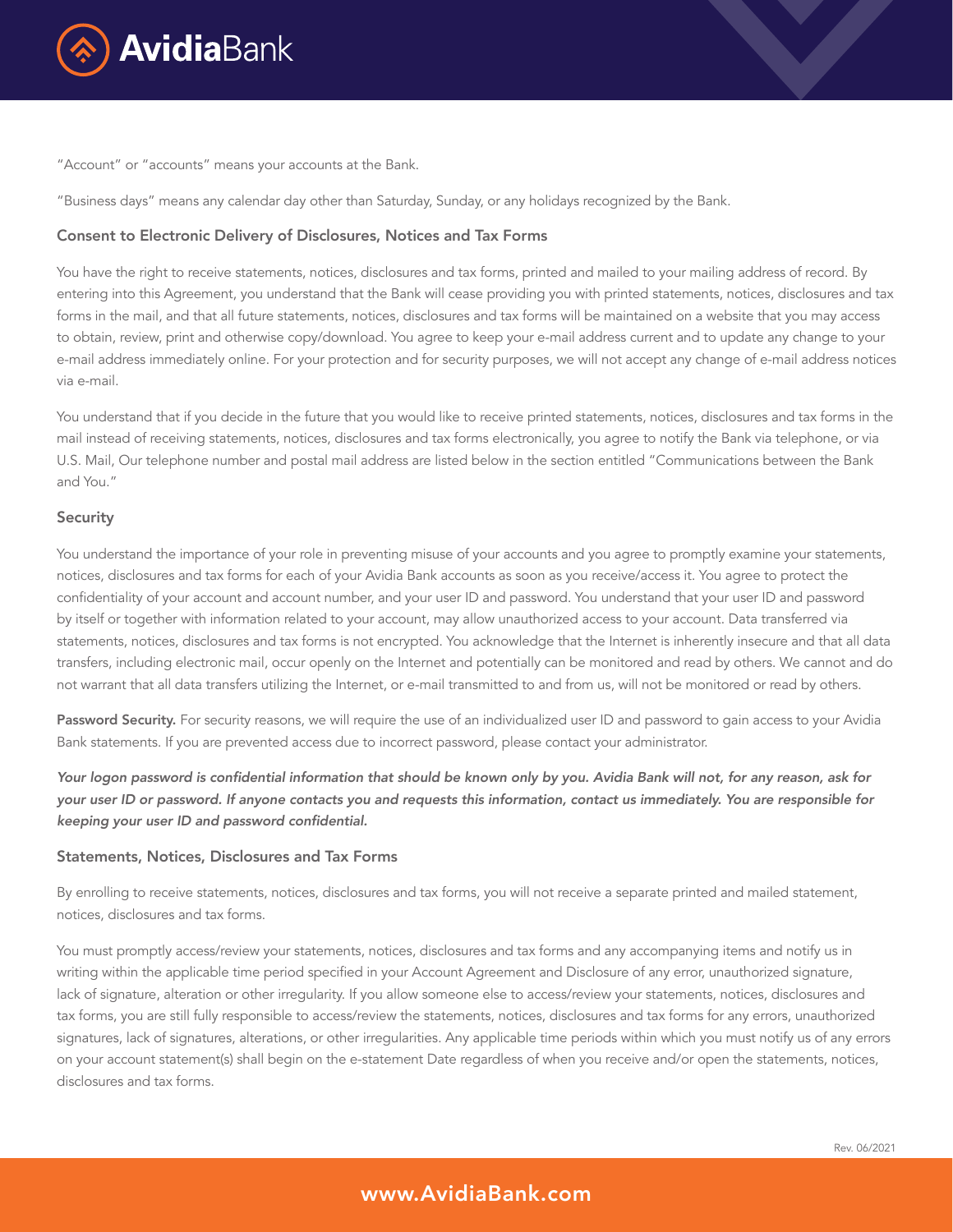

If you need to obtain a printed copy of a statement(s), notices, disclosures and tax forms that has not been mailed to you because you have enrolled to receive statements, notices, disclosures and tax forms electronically instead, please call 1-855-248-6311.

# Change in Terms

We may change any term of this Agreement at any time. If the change would result in increased fees for any bank service, or increased liability for you, we agree to give you notice at least 30 days before the effective date of any such change, unless an immediate change is necessary to maintain the security of an account or our electronic fund transfer system. We will provide any required notice of the change in terms to you by e-mail or by postal mail. If advance notice of the change is not required, and disclosure does not jeopardize the security of the account or our electronic fund transfer system, we will notify you of the change in terms within 30 days after the change becomes effective. If there is more than one party to the account, notice to any one-account owner will be effective for all. We reserve the right to waive, reduce or reverse charges or fees in individual situations. You acknowledge and agree that the applicable deposit agreements and disclosures govern changes to fees applicable to specific accounts.

# Disclaimer of Warranty and Limitation of Liability

We make no warranty of any kind, express or implied, including any implied warranty of merchantability or fitness for a particular purpose, in connection with the statements, notices, disclosures and tax forms provided to you under this Agreement. We do not and cannot warrant that statements, notices, disclosures and tax forms will operate without error, or that statements, notices, disclosures and tax forms will be available at all times. Except as specifically provided in this Agreement, or otherwise required by law, you agree that our officers, directors, employees, agents or contractors are not liable for any indirect, incidental, special or consequential damages under or by reason of any services or products provided under this Agreement or by reason of your use of statements, notices, disclosures and tax forms, including loss of profits, revenue, data or use by you or any third party, whether in an action in contract or tort or based on a warranty or any other legal theory. Further, in no event shall the liability of the Bank and its affiliates exceed the amounts paid by you for the services provided to you through statements, notices, disclosures and tax forms.

# Contact Information

Unless this Agreement provides otherwise, you can communicate with us in any one of the following ways:

- Telephone: You can contact us by telephone at: 1-855-248-6311
- Postal Mail: You can write to us at: Avidia Bank P.O.Box 161390, Altamonte Springs, FL 32714

#### Consent to Electronic Delivery of Notices

You agree that any notice or other type of communication provided to you pursuant to the terms of this Agreement, and any future disclosures required by law, including electronic fund transfer disclosures, may be made electronically via e-mail, notice with instructions/ links or via an e-mail with attached disclosures. You agree to notify us immediately of any change in your e-mail address.

We will send all notices, attachments and/or documents via e-mail to the last known e-mail address provided by you. You agree to keep your e-mail address current and to update any change to your e-mail address immediately, online or in person. For your protection and for security purposes, we will not accept any change of e-mail address notices via e-mail. If you have not updated your e-mail address, you agree that your failure to provide us with a good e-mail address is the lack of ordinary care on your part. If we become aware that you are not receiving e-mail, we will send all notices, attachments and/or documents to you via U.S. Mail to your last address known to us.

# www.AvidiaBank.com